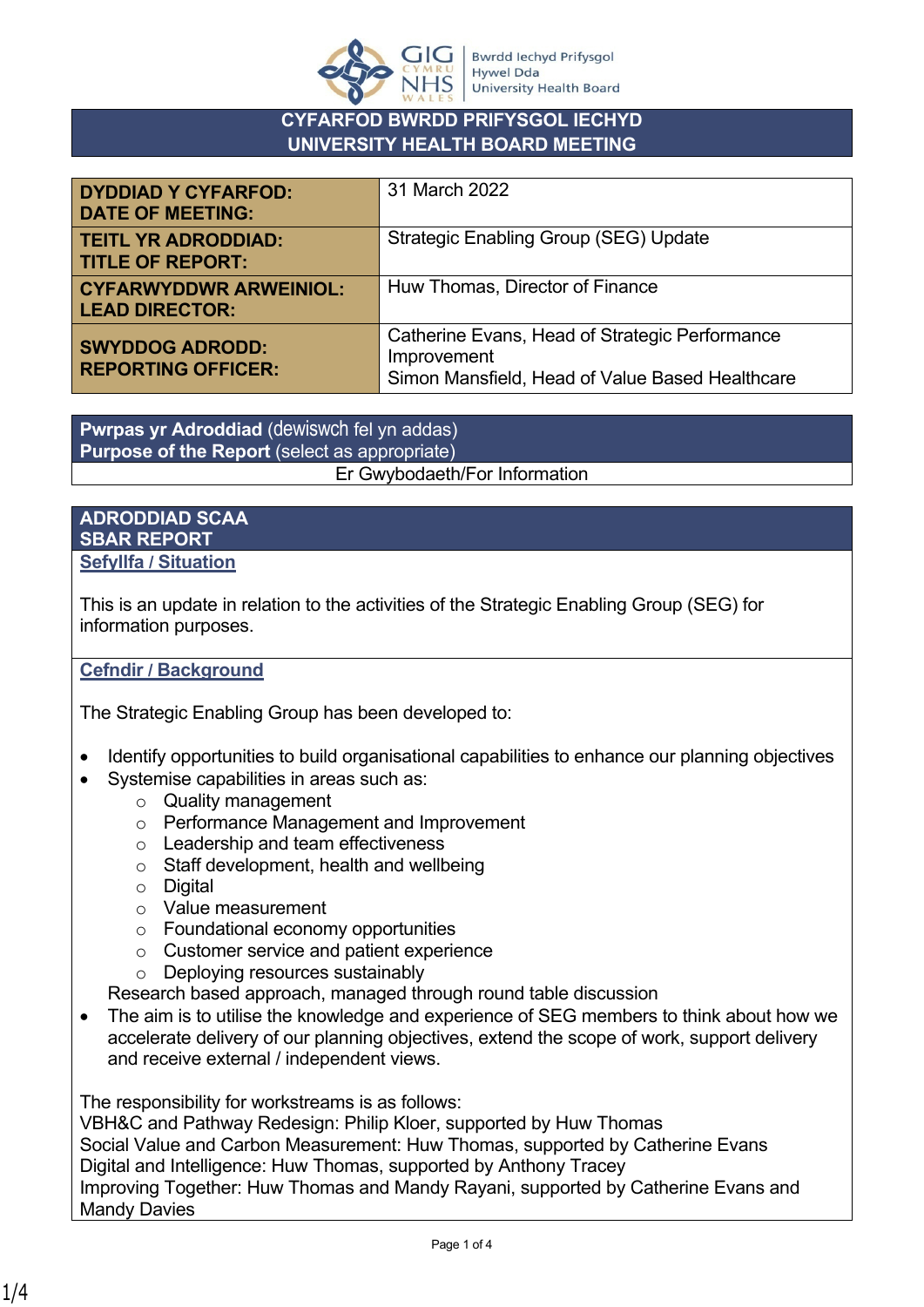Decarbonisation: Lee Davies, supported by Paul Williams Customer Service and Patient Experience: Mandy Rayani, supported by Mandy Davies Leadership and OD: Lisa Gostling, supported by Christine Davies.

## **Asesiad / Assessment**

At the Group's latest meeting, members were provided with a briefing around breaking down barriers; firstly a presentation from CGI Group titled whole system approach, no walls, no barriers. This focused on utilising a human led approach for patient care, including solutions such as virtual wards and aiming to keep people at home as much as possible. The presentation was followed by discussion around the positives of data usage and sharing vs the ethical challenges of collecting data which is too personal.

This was followed by a brief from Codebase [8] around breaking down the barriers between legacy systems, using robotic process automation to reduce the amount of time needed by humans to perform mundane repetitive tasks. Specifically, Codebase [8] are looking at Frailty in HDdUHB, creating a higher level of informed care using a frailty score and linking the patients' support network. The author suggested community involvement using a system to report wellness concerns for those who are known to be frail, such as post people or grocery delivery drivers or even using Artificial Intelligence (AI) such as Alexa in the home.

The Hywel Dda Value Based Health Care (VBHC) Programme has continued to develop and gain traction within HDdUHB, with a comprehensive work programme planned for the coming year. The three primary goals for the HDdUHB VBHC Programme are as follows:

- 1. Invest in the systems and processes to enable our staff to routinely use patient reported outcomes and resource utilisation data in planning, organising and delivering healthcare;
- 2. Develop the knowledge and skills of our staff to put the theory of VBHC into practice
- 3. Establish partnerships with universities, innovation agencies, international healthcare systems and companies to understand how to optimise the wider societal benefits of adopting a VBHC approach and accelerate the innovations with demonstrable potential to securing them.

Using the digital first approach, we have continued to roll out the routine collection of Patient Reported Outcome Measure (PROM) data into 14 pathway areas and Patient Reported Experience Measure (PREM) collection in 5 areas. This work is supported by a Time Driven Activity Based Costing (TDABC) mapping of the resources we consume in 10 service areas. This work will continue to collect PROM data at scale and to develop insights on how patients experience their condition, as well as the resources consumed in delivering these outcomes. Together, this data will enable us to consider how we use our resources to deliver improved outcomes to our population.

In line with our second goal and in recognition of the need to equip our workforce with the knowledge and tools to implement VBHC, we have developed a comprehensive and practically focused education programme that has provided case-based learning to over 150 staff through three cohorts.

We are working in close partnerships with other Health Boards, academic institutions, innovation agencies and companies to identify and measure the wider societal impacts of taking a VBHC approach beyond the traditional secondary care setting.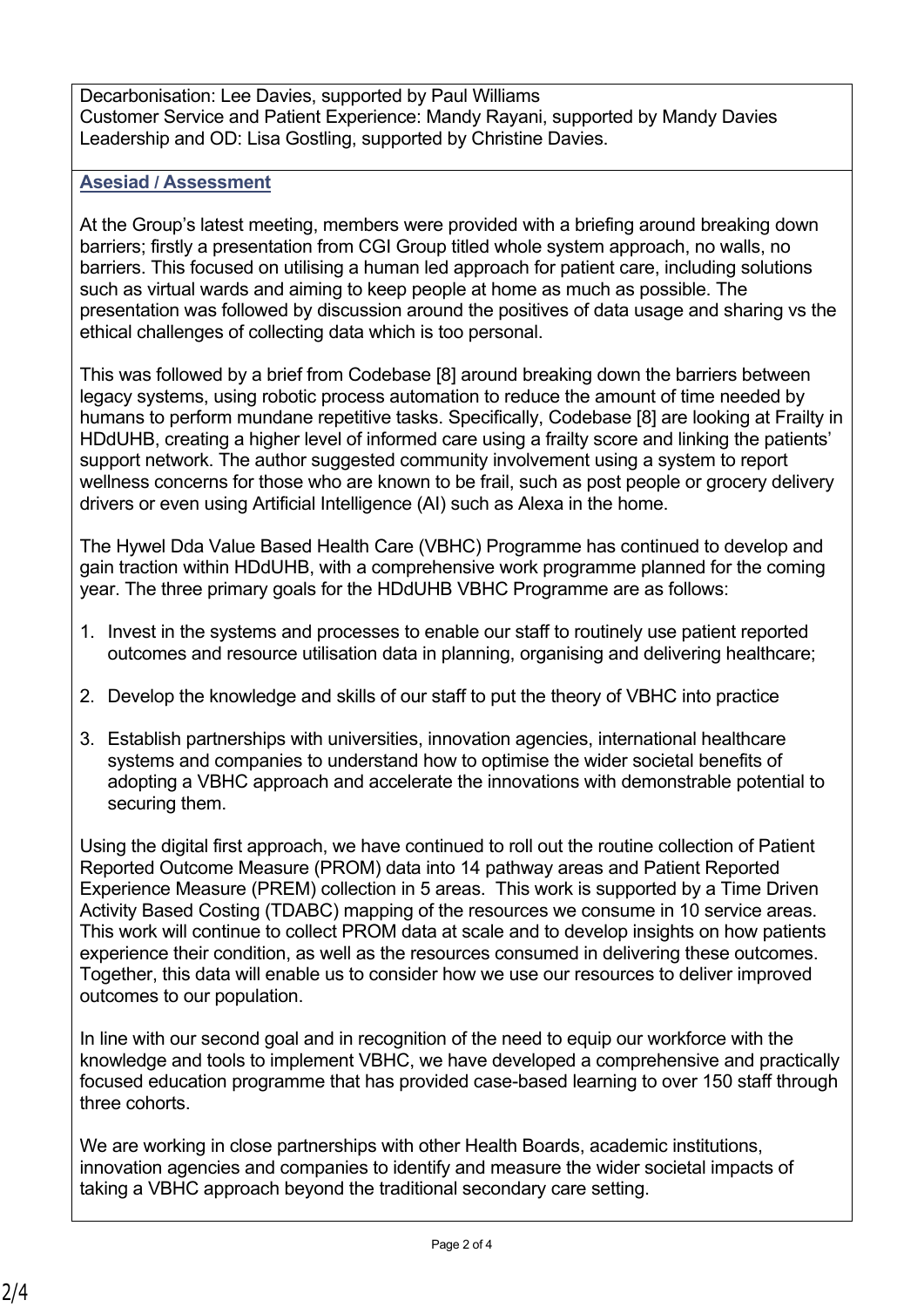# **Argymhelliad / Recommendation**

The Board is asked to receive this report for information.

| Amcanion: (rhaid cwblhau)                                                                                                                                |                                           |  |
|----------------------------------------------------------------------------------------------------------------------------------------------------------|-------------------------------------------|--|
| <b>Objectives: (must be completed)</b>                                                                                                                   |                                           |  |
| Cyfeirnod Cofrestr Risg Datix a Sgôr<br>Cyfredol:                                                                                                        | Not applicable                            |  |
| Datix Risk Register Reference and<br>Score:                                                                                                              |                                           |  |
| Safon(au) Gofal ac lechyd:<br>Health and Care Standard(s):                                                                                               | Governance, Leadership and Accountability |  |
| <b>Amcanion Strategol y BIP:</b><br><b>UHB Strategic Objectives:</b>                                                                                     | All Strategic Objectives are applicable   |  |
| <b>Amcanion Llesiant BIP:</b><br><b>UHB Well-being Objectives:</b><br><b>Hyperlink to HDdUHB Well-being</b><br><b>Objectives Annual Report 2018-2019</b> | 9. All HDdUHB Well-being Objectives apply |  |

| <b>Gwybodaeth Ychwanegol:</b><br><b>Further Information:</b>                                                                                                   |                                          |
|----------------------------------------------------------------------------------------------------------------------------------------------------------------|------------------------------------------|
| Ar sail tystiolaeth:<br>Evidence Base:                                                                                                                         | Not applicable.                          |
| <b>Rhestr Termau:</b><br><b>Glossary of Terms:</b>                                                                                                             | Contained within the body of the report. |
| Partïon / Pwyllgorau â ymgynhorwyd<br>ymlaen llaw y Cyfarfod Bwrdd lechyd<br>Prifysgol:<br>Parties / Committees consulted prior<br>to University Health Board: | None.                                    |

| <b>Effaith: (rhaid cwblhau)</b><br>Impact: (must be completed) |                                                       |
|----------------------------------------------------------------|-------------------------------------------------------|
| <b>Ariannol / Gwerth am Arian:</b>                             | None specifically, but the outcomes framework is all- |
| <b>Financial / Service:</b>                                    | embracing.                                            |
| <b>Ansawdd / Gofal Claf:</b>                                   | None specifically, but the outcomes framework is all- |
| <b>Quality / Patient Care:</b>                                 | embracing.                                            |
| <b>Gweithlu:</b>                                               | None specifically, but the outcomes framework is all- |
| <b>Workforce:</b>                                              | embracing.                                            |
| Risg:                                                          | None specifically, but the outcomes framework is all- |
| <b>Risk:</b>                                                   | embracing.                                            |
| <b>Cyfreithiol:</b>                                            | None specifically, but the outcomes framework is all- |
| Legal:                                                         | embracing.                                            |